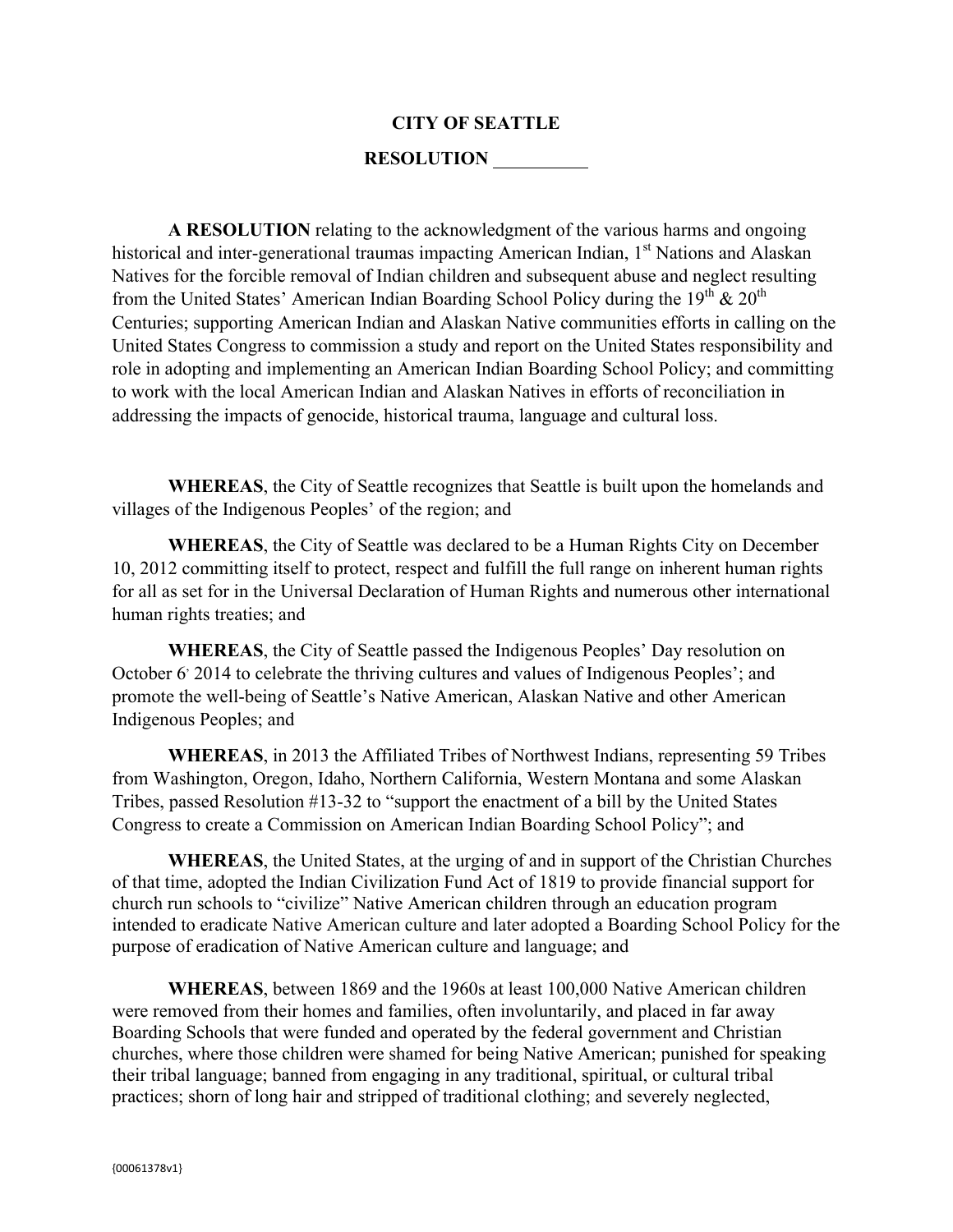subjected to harsh discipline and corporal punishment, and physically, sexually and mentally abused; and

**WHEREAS,** Article II: Section (E) of the United Nations definition of genocide, as defined in international law in the *Convention on the Prevention and Punishment of Genocide*, states "*Forcibly transferring children of the group to another group*" as an act of genocide; and

**WHEREAS**, these prevailing practices involved Native American children who were overseen but not parented; who were bullied and assaulted not only by adults but also by older children under the modeling and instruction of the school caretakers and staff; who witnessed other children suffer physical, sexual and mental abuse, including punishment by physical restraints, beatings, and isolation in inhospitable surroundings such as unlighted and unventilated cellars and outbuildings designed as "jails"; and

**WHEREAS**, only 20 of the over 300 distinct Native American, Alaskan Native and other American Indigenous Peoples' languages are estimated to survive by 2050, with the majority being extinguished and lost particularly as a result of the United States' American Indian Boarding School Policy, which included a prohibition against Native children speaking their tribal languages; and

**WHEREAS**, Native American children who were indigenous to the Pacific Northwest and lands known today as the City of Seattle were forcibly removed from their homes and families and transported to regional boarding schools, including Tulalip Boarding School, Cushman Boarding School (later Cushman Hospital), and Chemawa Boarding School; there they were forced to speak English and otherwise treated inhumanely as set forth above, the effects of all of which Indigenous Peoples in the greater Seattle area and throughout the Pacific Northwest in profound ways to this day; and

**WHEREAS**, these Native American children, their children and now their grandchildren and great-grandchildren, have become the legacy of the United States Indian boarding schools and the federal policy that established and sustained those schools, and the trauma these Native American children suffered has gone unrecognized and unresolved and has instead passed onto each subsequent generation; the resulting historical and intergenerational trauma pervades, undermines and devastates Native American individuals, families, and communities to this day; and

**WHEREAS**, the United States never has offered a meaningful apology, or offered to provide any redress to, Native American, Alaskan Native and other American Indigenous Peoples for the generations of harm caused by United States Indian boarding schools and the federal policy that established and sustained those schools; and

**WHEREAS**, the facts and history about the pervasive and continuing harm and trauma caused by the United States' American Indian Boarding School Policy are poorly understood by the American public or the United States Congress or the Executive Branch; and